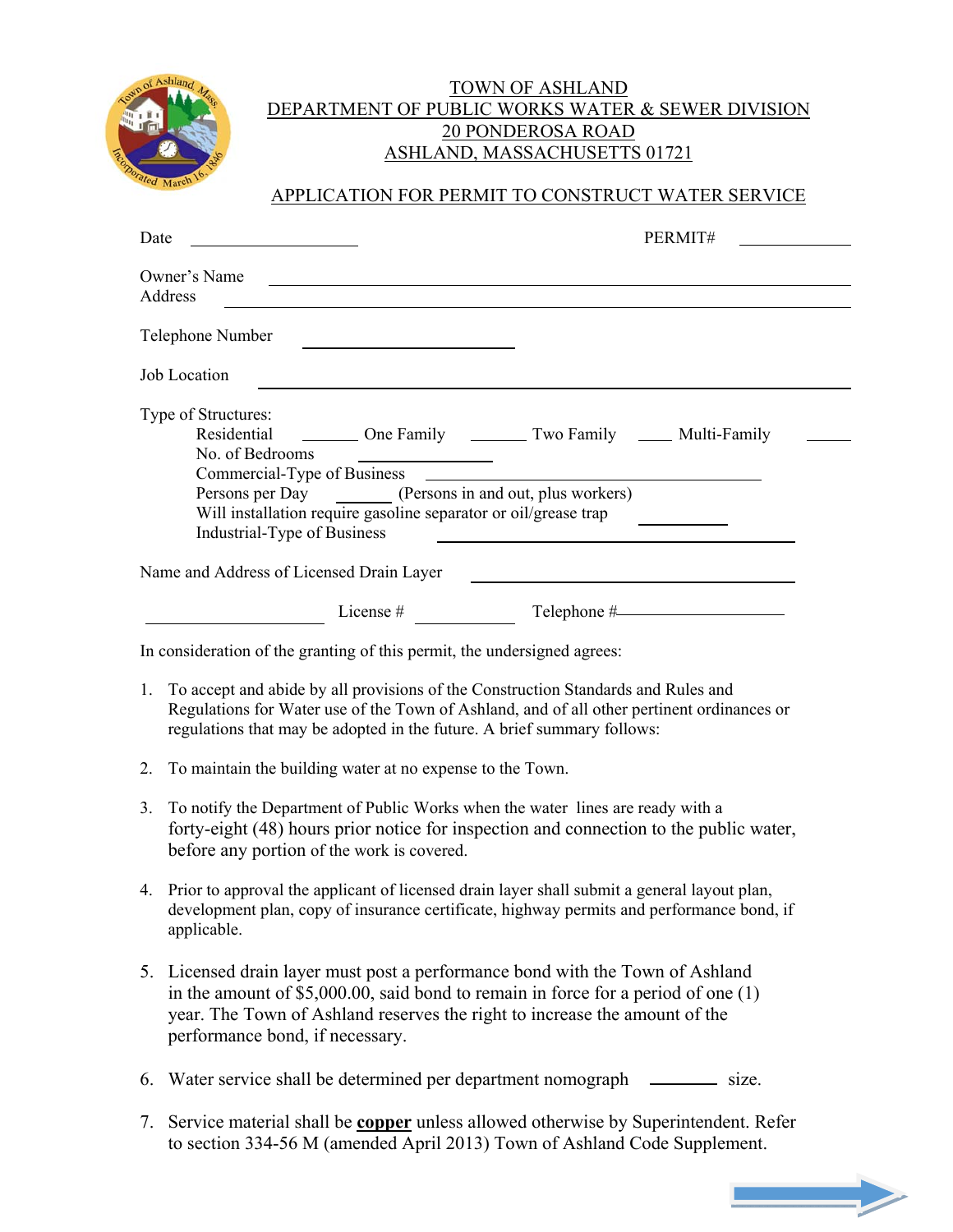- 8. Pipe shall be installed with minimum of 4-6 inches of sand for bedding.
- 9. All water services shall be inspected under pressure. This requirement requires someone to be present and that all services have the foundation in place along with the service valve. No inspection will be performed if you are not in compliance with this procedure.
- 10. All pipe shall be covered with a minimum of 6 (six) inches sand, 18 (eighteen) inches of select fine ordinary borrow and remaining backfill should be acceptable material approved by the inspector.
- 11. All water connections must be inspected prior to backfilling.
- 12. The licensed drain layer bond may be revoked for any violations of these rules.
- 13. These rules may be rescinded or added to by the Department of Public Works Water & Sewer Division when in their opinion such action is for the best interest of the Town of Ashland.
- 14. Water permits shall be void after ninety (90) days. Water permits may be renewed one week prior and one week after expiration date. Renewal fee is \$100.00 dollars (Permit may be renewed twice).
- 15. No action will be taken on this application until a sum of \$ Has been paid and signed by the superintendent.

AMOUNT PAID \$

Owner's Signature Date

Drain layer's Signature Date

\* Board of Health's Signature Date

\* Plumbing Permit # Date

Superintendent's Signature Date

PERMIT NOT VALID UNTIL AN APPROVED BUILDING PERMIT SUBMITTED TO WATER/SEWER DEPARTMENT

Revised April 2013